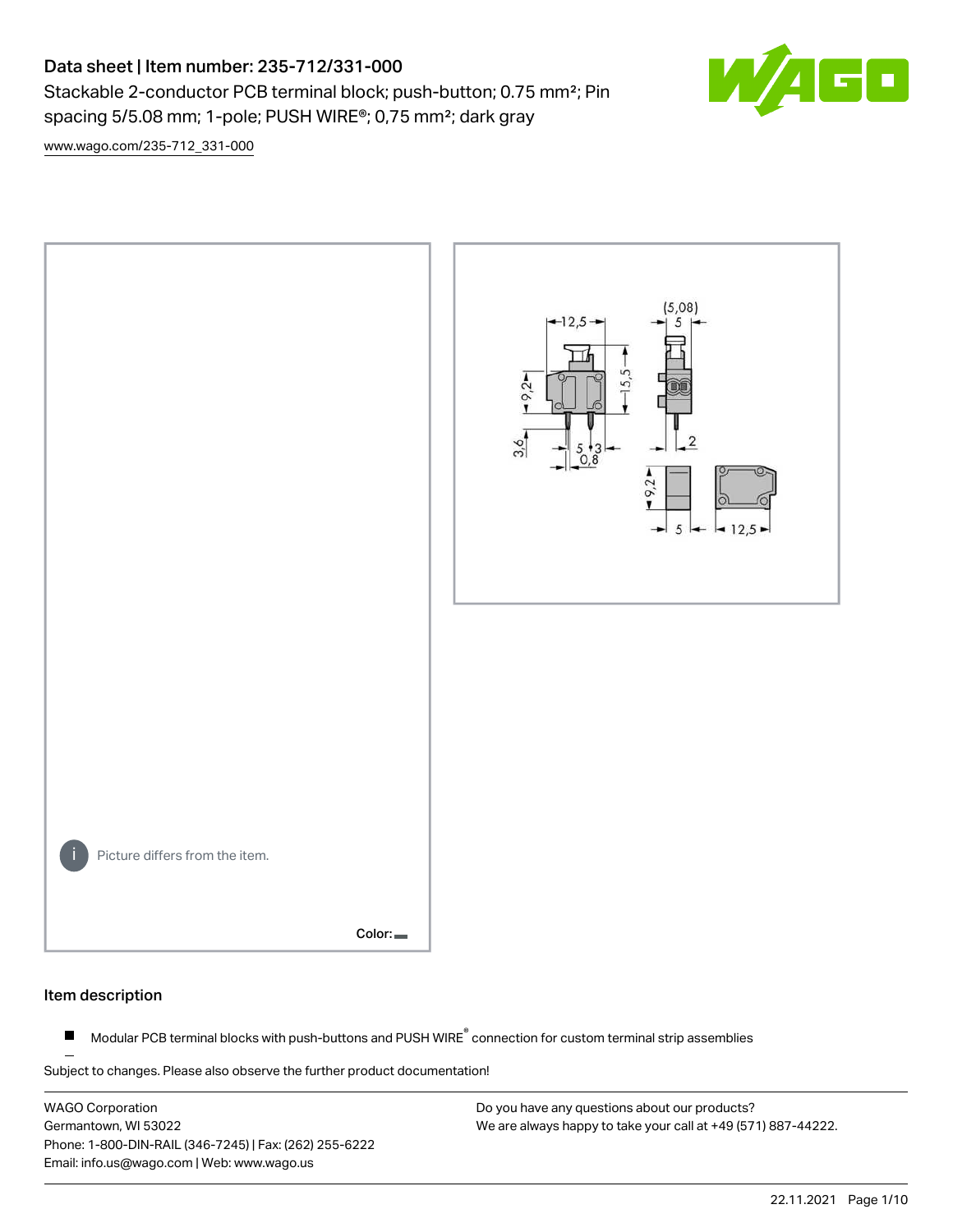

- **Double-wire connection for commoning signals**
- $\blacksquare$ Push-in termination of solid conductors
- Easy conductor removal via push-button  $\blacksquare$
- $\blacksquare$ Set to metric or inch pin spacing by compressing PCB terminal strips or pulling them apart
- $\blacksquare$ Also available with a test slot

# Data

# Notes

| Variants: | Other colors                                                     |
|-----------|------------------------------------------------------------------|
|           | Other versions (or variants) can be requested from WAGO Sales or |
|           | configured at https://configurator.wago.com/                     |

# Electrical data

# IEC Approvals

| Ratings per                 | IEC/EN 60664-1                                                       |
|-----------------------------|----------------------------------------------------------------------|
| Rated voltage (III / 3)     | 250 V                                                                |
| Rated surge voltage (III/3) | 4 <sub>k</sub> V                                                     |
| Rated voltage (III/2)       | 320 V                                                                |
| Rated surge voltage (III/2) | 4 <sub>k</sub> V                                                     |
| Nominal voltage (II/2)      | 630 V                                                                |
| Rated surge voltage (II/2)  | 4 <sub>k</sub> V                                                     |
| Rated current               | 10A                                                                  |
| Legend (ratings)            | (III / 2) $\triangleq$ Overvoltage category III / Pollution degree 2 |

# UL Approvals

| Approvals per                  | UL 1059 |
|--------------------------------|---------|
| Rated voltage UL (Use Group B) | 300 V   |
| Rated current UL (Use Group B) | 10 A    |
| Rated voltage UL (Use Group D) | 300 V   |
| Rated current UL (Use Group D) | 10 A    |

### CSA Approvals

| Approvals per                   |       |
|---------------------------------|-------|
| Rated voltage CSA (Use Group B) | 300 V |
| Rated current CSA (Use Group B) | 10 A  |

.<br>Subject to changes. Please also observe the further product documentation!

| <b>WAGO Corporation</b>                                | Do you have any questions about our products?                 |
|--------------------------------------------------------|---------------------------------------------------------------|
| Germantown, WI 53022                                   | We are always happy to take your call at +49 (571) 887-44222. |
| Phone: 1-800-DIN-RAIL (346-7245)   Fax: (262) 255-6222 |                                                               |
| Email: info.us@wago.com   Web: www.wago.us             |                                                               |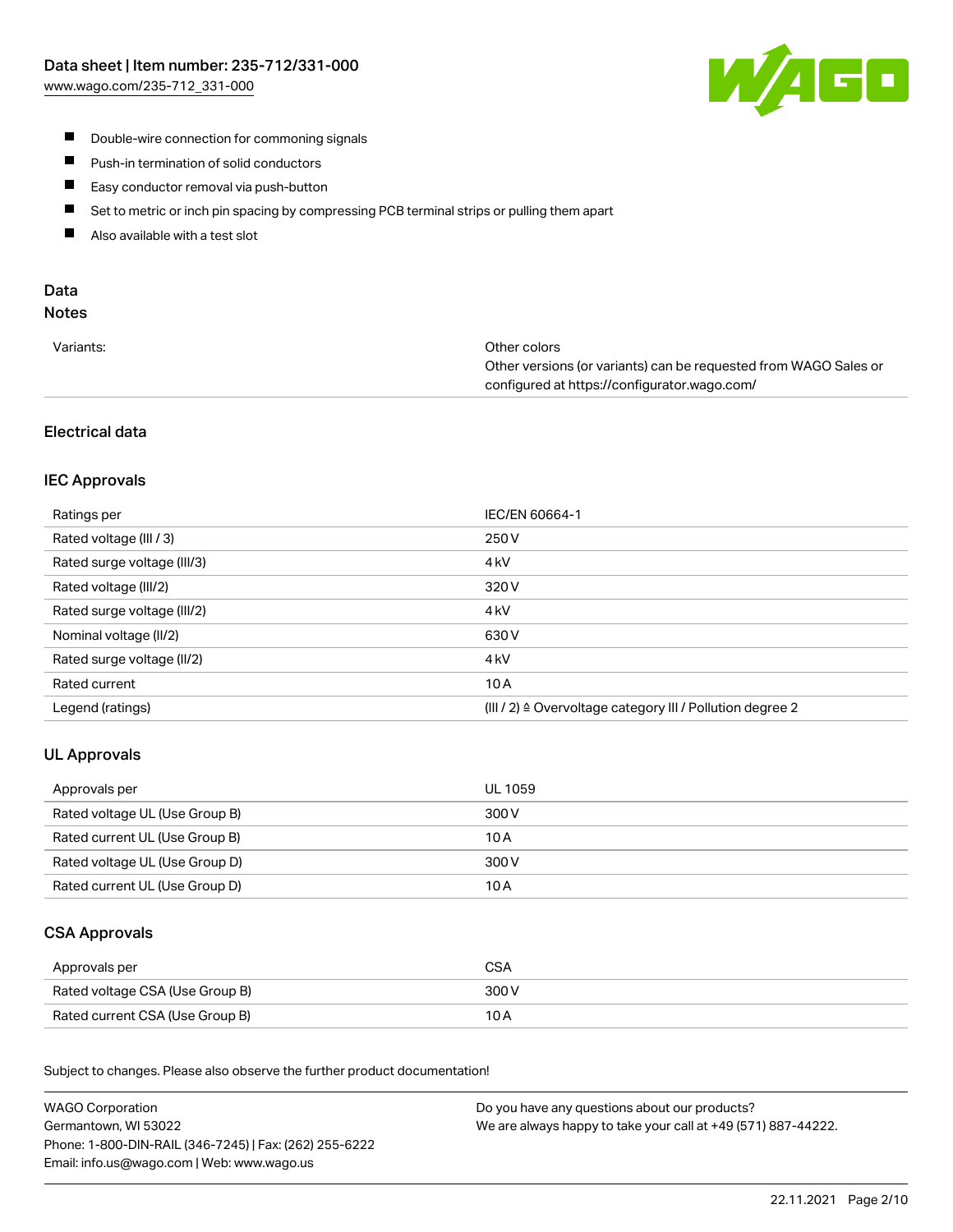W/4GO

### Connection data

| Total number of connection points |  |
|-----------------------------------|--|
| Total number of potentials        |  |
| Number of connection types        |  |
| Number of levels                  |  |

## Connection 1

| Connection technology                 | PUSH WIRE                               |
|---------------------------------------|-----------------------------------------|
| Actuation type                        | Push-button                             |
| Solid conductor                       | $0.20.475$ mm <sup>2</sup> / 24  18 AWG |
| Strip length                          | $910$ mm $/0.350.39$ inch               |
| Conductor connection direction to PCB | 0°                                      |
| Number of poles                       |                                         |

# Physical data

| Pin spacing                          | 5/5.08 mm / 0.197/0.2 inch |
|--------------------------------------|----------------------------|
| Width                                | 6.5 mm / 0.256 inch        |
| Height                               | 19.1 mm / 0.752 inch       |
| Height from the surface              | 15.5 mm / 0.61 inch        |
| Depth                                | 12.5 mm / 0.492 inch       |
| Solder pin length                    | 3.6 <sub>mm</sub>          |
| Solder pin dimensions                | $0.8 \times 0.4$ mm        |
| Drilled hole diameter with tolerance | 1 <sup>(+0.1)</sup> mm     |

# PCB contact

| <b>PCB Contact</b>                  | THT                                 |
|-------------------------------------|-------------------------------------|
| Solder pin arrangement              | within the terminal block (in-line) |
| Number of solder pins per potential |                                     |

### Material data

| Color                       | dark gray                         |
|-----------------------------|-----------------------------------|
| Material group              |                                   |
| Insulation material         | Polyamide (PA66)                  |
| Flammability class per UL94 | V0                                |
| Clamping spring material    | Chrome nickel spring steel (CrNi) |

Subject to changes. Please also observe the further product documentation!

| <b>WAGO Corporation</b>                                | Do you have any questions about our products?                 |
|--------------------------------------------------------|---------------------------------------------------------------|
| Germantown, WI 53022                                   | We are always happy to take your call at +49 (571) 887-44222. |
| Phone: 1-800-DIN-RAIL (346-7245)   Fax: (262) 255-6222 |                                                               |
| Email: info.us@wago.com   Web: www.wago.us             |                                                               |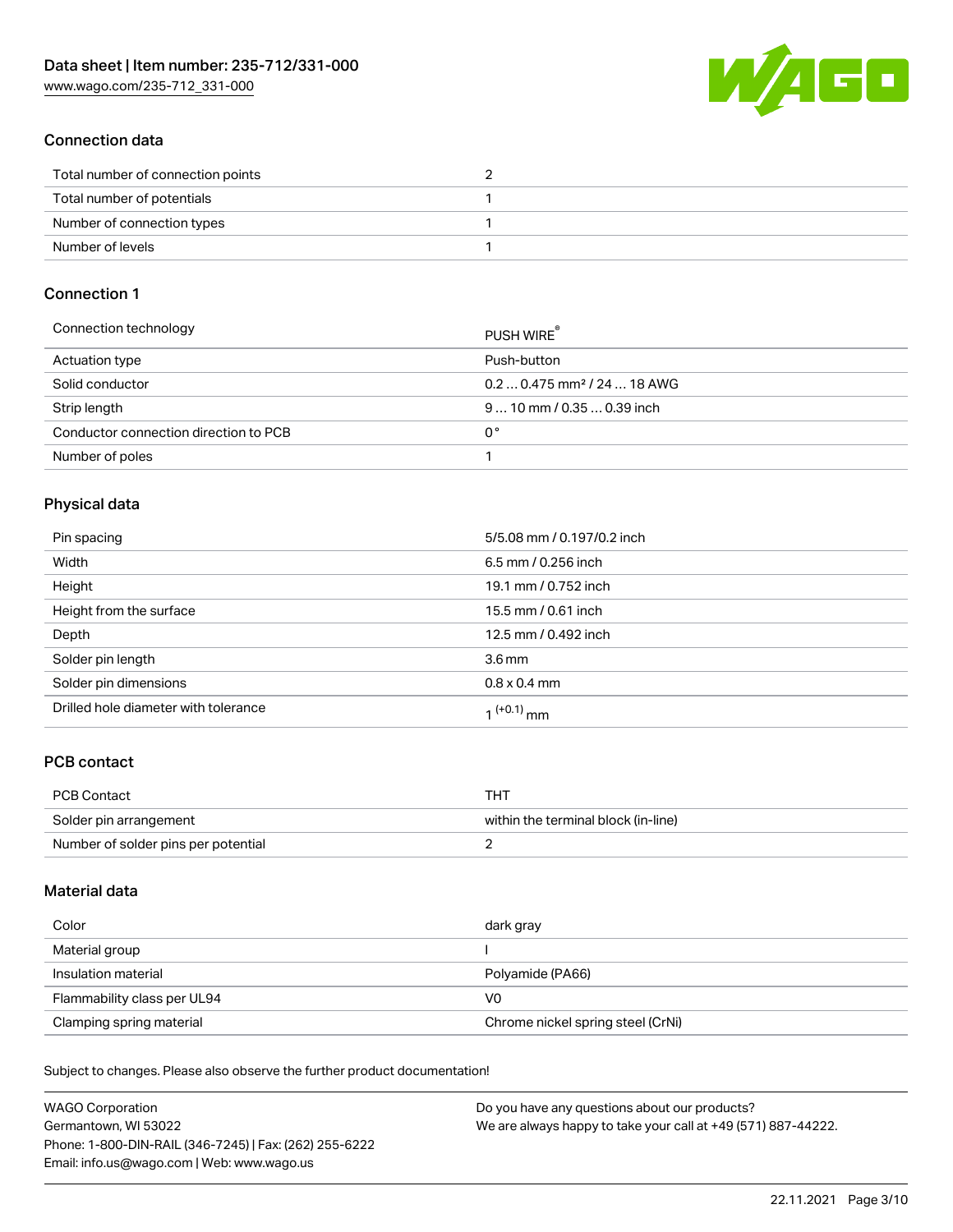[www.wago.com/235-712\\_331-000](http://www.wago.com/235-712_331-000)



| Contact material | Electrolytic copper (E <sub>Cu</sub> ) |
|------------------|----------------------------------------|
| Contact plating  | tin-plated                             |
| Fire load        | $0.014$ MJ                             |
| Weight           | 0.7 <sub>g</sub>                       |
|                  |                                        |

# Environmental requirements

| .<br>t temperature range<br>∟imit ′<br>. . | ے محمد۔<br>$-60$<br>י ∪∪ - |  |
|--------------------------------------------|----------------------------|--|
|--------------------------------------------|----------------------------|--|

### Commercial data

| Product Group         | 4 (Printed Circuit) |
|-----------------------|---------------------|
| PU (SPU)              | 800 (100) Stück     |
| Packaging type        | box                 |
| Country of origin     | CН                  |
| <b>GTIN</b>           | 4044918831802       |
| Customs tariff number | 8536904000          |

# Approvals / Certificates

### Country specific Approvals

| Logo | Approval                                                                   | <b>Additional Approval Text</b> | Certificate<br>name  |
|------|----------------------------------------------------------------------------|---------------------------------|----------------------|
|      | <b>CCA</b><br>DEKRA Certification B.V.                                     | EN 60947                        | NTR NL-<br>7144      |
| KEMA | <b>CCA</b><br><b>DEKRA Certification B.V.</b>                              | EN 60947                        | 2149549.02           |
|      | <b>CCA</b><br>DEKRA Certification B.V.                                     | EN 60998                        | <b>NTRNL</b><br>6919 |
|      | <b>CCA</b><br>DEKRA Certification B.V.                                     | EN 60947-7-4                    | NTR NL-<br>7774      |
|      | <b>CSA</b><br>DEKRA Certification B.V.                                     | C22.2                           | 1673956              |
|      | Subject to changes. Please also observe the further product documentation! |                                 |                      |

WAGO Corporation Germantown, WI 53022 Phone: 1-800-DIN-RAIL (346-7245) | Fax: (262) 255-6222 Email: info.us@wago.com | Web: www.wago.us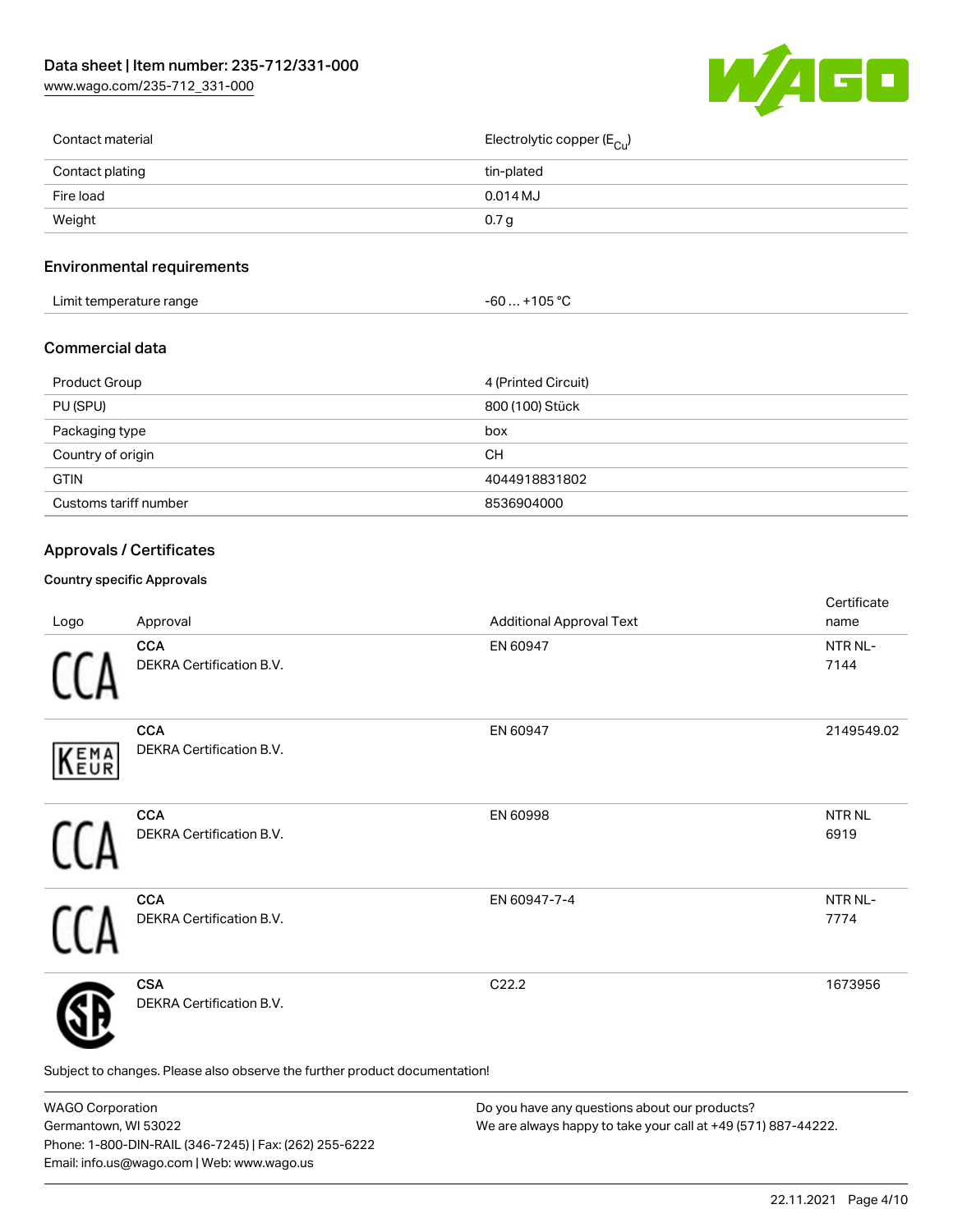



VDE VDE Prüf- und Zertifizierungsinstitut

EN 60947 40029328

### Ship Approvals

| Logo | Approval                                  | <b>Additional Approval Text</b> | Certificate<br>name               |
|------|-------------------------------------------|---------------------------------|-----------------------------------|
| ABS  | <b>ABS</b><br>American Bureau of Shipping |                                 | $19-$<br>HG1869876-<br><b>PDA</b> |
|      | <b>DNV GL</b>                             | -                               | TAE000016Z                        |
|      | Det Norske Veritas, Germanischer Lloyd    |                                 |                                   |

### Required accessories

### End plates

### End plate

| End plate          |                                                                      |                      |
|--------------------|----------------------------------------------------------------------|----------------------|
|                    | Item no.: 235-200<br>End plate; snap-fit type; 1 mm thick; dark gray | www.wago.com/235-200 |
| Mounting           |                                                                      |                      |
| Intermediate plate |                                                                      |                      |
|                    | Item no.: 235-701                                                    | www.wago.com/235-701 |
|                    | Spacer; for doubling the pin spacing; gray                           |                      |

### Optional accessories

### Ferrules

| Ferrule |                                                                                                                        |                      |
|---------|------------------------------------------------------------------------------------------------------------------------|----------------------|
|         | Item no.: 216-101<br>Ferrule; Sleeve for 0.5 mm <sup>2</sup> / AWG 22; uninsulated; electro-tin plated; silver-colored | www.wago.com/216-101 |
|         | Item no.: 216-104<br>Ferrule; Sleeve for 1.5 mm <sup>2</sup> / AWG 16; uninsulated; electro-tin plated; silver-colored | www.wago.com/216-104 |
|         | Item no.: 216-106<br>Ferrule; Sleeve for 2.5 mm <sup>2</sup> / AWG 14; uninsulated; electro-tin plated; silver-colored | www.wago.com/216-106 |
|         | Item no.: 216-107<br>Ferrule; Sleeve for 4 mm <sup>2</sup> / AWG 12; uninsulated; electro-tin plated                   | www.wago.com/216-107 |
|         | Item no.: 216-108<br>Ferrule; Sleeve for 6 mm <sup>2</sup> / AWG 10; uninsulated; electro-tin plated; silver-colored   | www.wago.com/216-108 |

Subject to changes. Please also observe the further product documentation!

| <b>WAGO Corporation</b>                                | Do you have any questions about our products?                 |
|--------------------------------------------------------|---------------------------------------------------------------|
| Germantown, WI 53022                                   | We are always happy to take your call at +49 (571) 887-44222. |
| Phone: 1-800-DIN-RAIL (346-7245)   Fax: (262) 255-6222 |                                                               |
| Email: info.us@wago.com   Web: www.wago.us             |                                                               |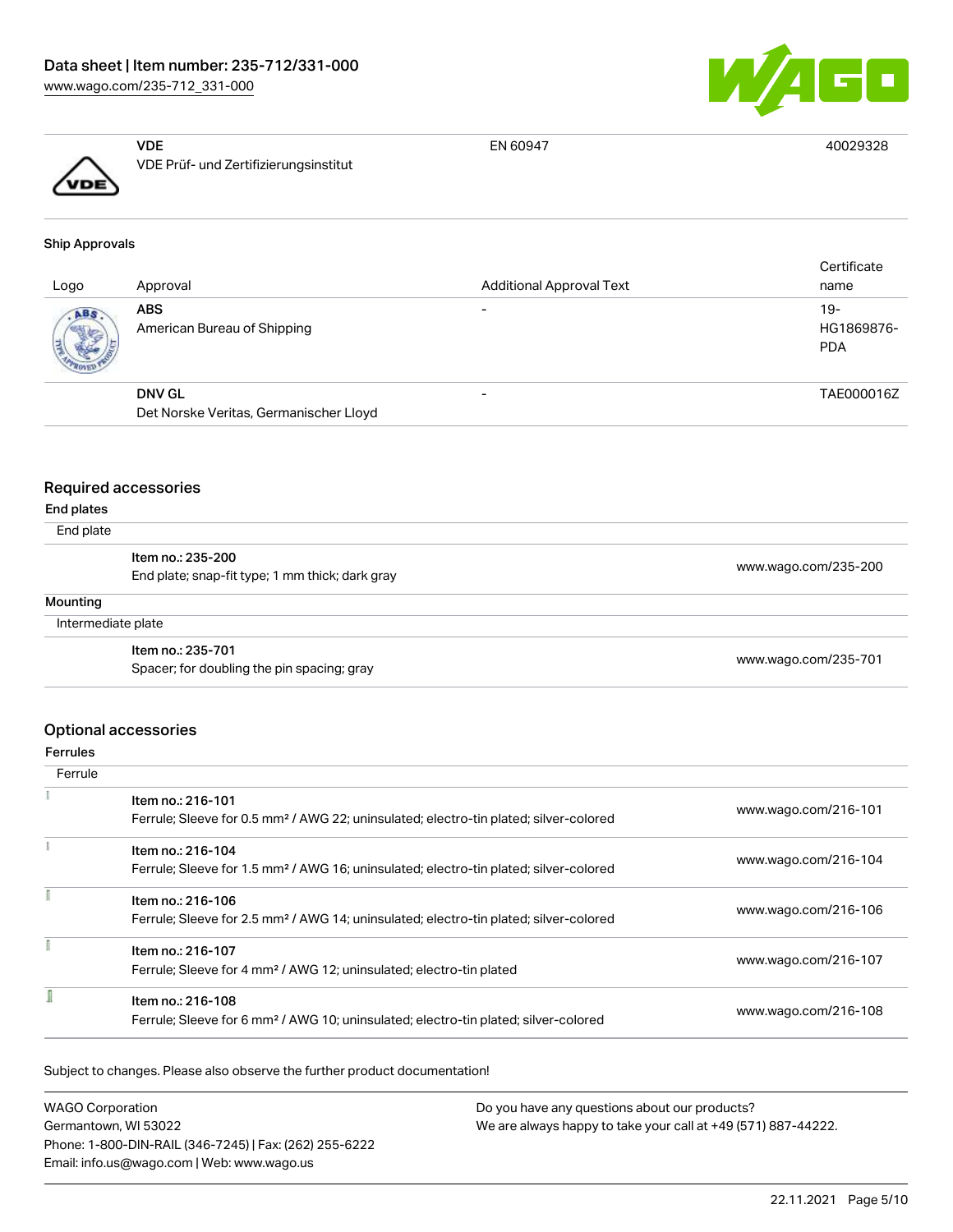# Data sheet | Item number: 235-712/331-000

[www.wago.com/235-712\\_331-000](http://www.wago.com/235-712_331-000)



|    | Item no.: 216-109<br>Ferrule; Sleeve for 10 mm <sup>2</sup> / AWG 8; uninsulated; electro-tin plated                                                                               | www.wago.com/216-109 |
|----|------------------------------------------------------------------------------------------------------------------------------------------------------------------------------------|----------------------|
|    | Item no.: 216-102<br>Ferrule; Sleeve for 0.75 mm <sup>2</sup> / AWG 20; uninsulated; electro-tin plated; silver-colored                                                            | www.wago.com/216-102 |
|    | Item no.: 216-103<br>Ferrule; Sleeve for 1 mm <sup>2</sup> / AWG 18; uninsulated; electro-tin plated                                                                               | www.wago.com/216-103 |
| I  | Item no.: 216-110<br>Ferrule; Sleeve for 16 mm <sup>2</sup> / AWG 6; uninsulated; electro-tin plated; metallic brown                                                               | www.wago.com/216-110 |
|    | Item no.: 216-123<br>Ferrule; Sleeve for 1 mm <sup>2</sup> / AWG 18; uninsulated; electro-tin plated; silver-colored                                                               | www.wago.com/216-123 |
|    | Item no.: 216-122<br>Ferrule; Sleeve for 0.75 mm <sup>2</sup> / AWG 20; uninsulated; electro-tin plated; silver-colored                                                            | www.wago.com/216-122 |
| I. | Item no.: 216-124<br>Ferrule; Sleeve for 1.5 mm <sup>2</sup> / AWG 16; uninsulated; electro-tin plated                                                                             | www.wago.com/216-124 |
|    | Item no.: 216-142<br>Ferrule; Sleeve for 0.75 mm <sup>2</sup> / 18 AWG; uninsulated; electro-tin plated; electrolytic copper; gastight<br>crimped; acc. to DIN 46228, Part 1/08.92 | www.wago.com/216-142 |
|    | Item no.: 216-132<br>Ferrule; Sleeve for 0.34 mm <sup>2</sup> / AWG 24; uninsulated; electro-tin plated                                                                            | www.wago.com/216-132 |
|    | Item no.: 216-121<br>Ferrule; Sleeve for 0.5 mm <sup>2</sup> / AWG 22; uninsulated; electro-tin plated; silver-colored                                                             | www.wago.com/216-121 |
|    | Item no.: 216-143<br>Ferrule; Sleeve for 1 mm <sup>2</sup> / AWG 18; uninsulated; electro-tin plated; electrolytic copper; gastight<br>crimped; acc. to DIN 46228, Part 1/08.92    | www.wago.com/216-143 |
|    | Item no.: 216-131<br>Ferrule; Sleeve for 0.25 mm <sup>2</sup> / AWG 24; uninsulated; electro-tin plated; silver-colored                                                            | www.wago.com/216-131 |
|    | Item no.: 216-141<br>Ferrule; Sleeve for 0.5 mm <sup>2</sup> / 20 AWG; uninsulated; electro-tin plated; electrolytic copper; gastight<br>crimped; acc. to DIN 46228, Part 1/08.92  | www.wago.com/216-141 |
|    | Item no.: 216-152<br>Ferrule; Sleeve for 0.34 mm <sup>2</sup> / AWG 24; uninsulated; electro-tin plated                                                                            | www.wago.com/216-152 |
|    | Item no.: 216-203<br>Ferrule; Sleeve for 1 mm <sup>2</sup> / AWG 18; insulated; electro-tin plated; red                                                                            | www.wago.com/216-203 |
| n  | Item no.: 216-206<br>Ferrule; Sleeve for 2.5 mm <sup>2</sup> / AWG 14; insulated; electro-tin plated; blue                                                                         | www.wago.com/216-206 |
|    | Item no.: 216-207<br>Ferrule; Sleeve for 4 mm <sup>2</sup> / AWG 12; insulated; electro-tin plated; gray                                                                           | www.wago.com/216-207 |
|    | Item no.: 216-202<br>Ferrule; Sleeve for 0.75 mm <sup>2</sup> / 18 AWG; insulated; electro-tin plated; gray                                                                        | www.wago.com/216-202 |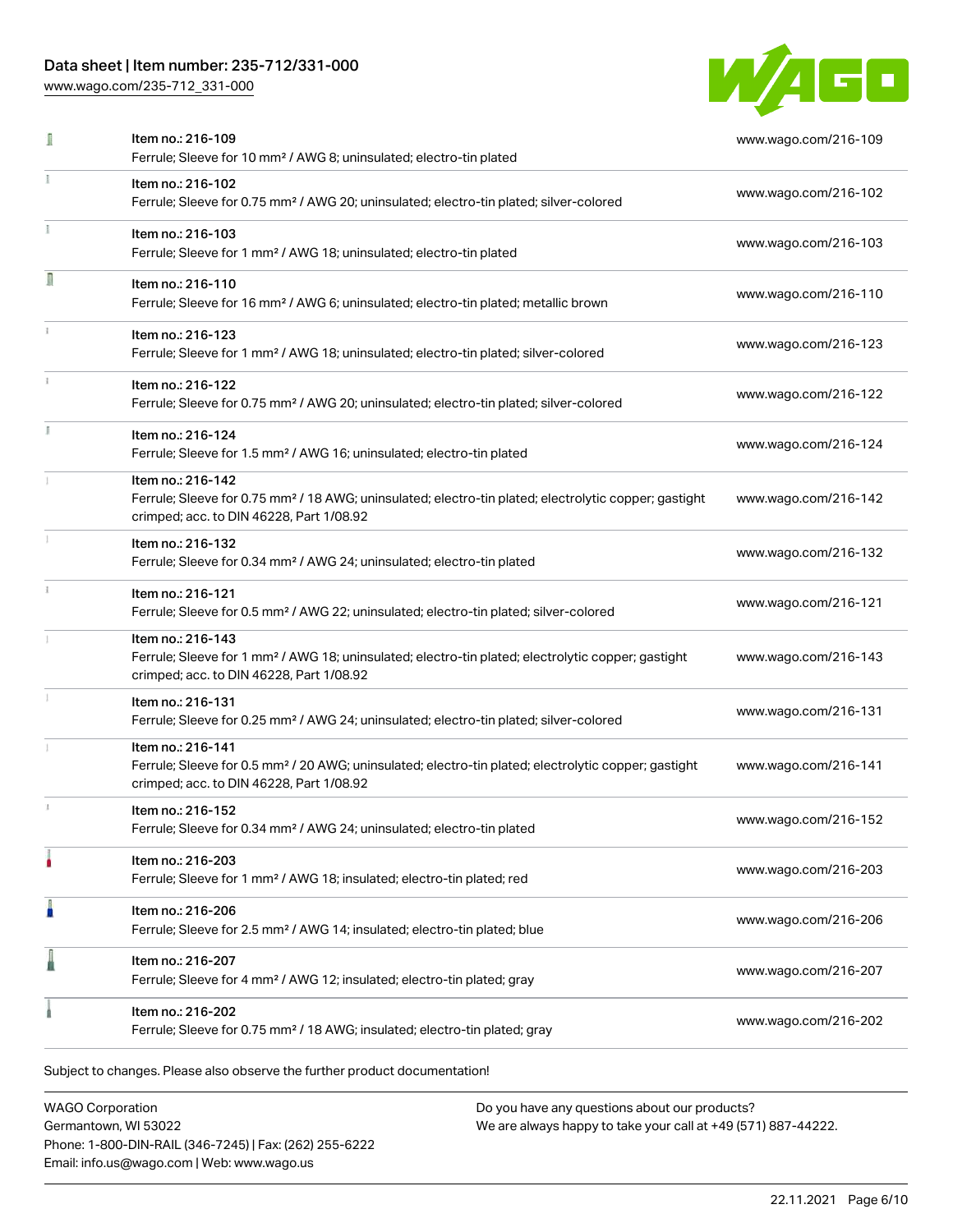# Data sheet | Item number: 235-712/331-000

[www.wago.com/235-712\\_331-000](http://www.wago.com/235-712_331-000)



|   | Item no.: 216-151<br>Ferrule; Sleeve for 0.25 mm <sup>2</sup> / AWG 24; uninsulated; electro-tin plated                                                                                                    | www.wago.com/216-151 |
|---|------------------------------------------------------------------------------------------------------------------------------------------------------------------------------------------------------------|----------------------|
| 1 | Item no.: 216-204<br>Ferrule; Sleeve for 1.5 mm <sup>2</sup> / AWG 16; insulated; electro-tin plated; black                                                                                                | www.wago.com/216-204 |
|   | Item no.: 216-209<br>Ferrule; Sleeve for 10 mm <sup>2</sup> / AWG 8; insulated; electro-tin plated; red                                                                                                    | www.wago.com/216-209 |
|   | Item no.: 216-205<br>Ferrule; Sleeve for 2.08 mm <sup>2</sup> / AWG 14; insulated; electro-tin plated; yellow                                                                                              | www.wago.com/216-205 |
|   | Item no.: 216-144<br>Ferrule; Sleeve for 1.5 mm <sup>2</sup> / AWG 16; uninsulated; electro-tin plated; electrolytic copper; gastight<br>crimped; acc. to DIN 46228, Part 1/08.92; silver-colored          | www.wago.com/216-144 |
|   | Item no.: 216-208<br>Ferrule; Sleeve for 6 mm <sup>2</sup> / AWG 10; insulated; electro-tin plated; electrolytic copper; gastight crimped; www.wago.com/216-208<br>acc. to DIN 46228, Part 4/09.90; yellow |                      |
|   | Item no.: 216-201<br>Ferrule; Sleeve for 0.5 mm <sup>2</sup> / 20 AWG; insulated; electro-tin plated; white                                                                                                | www.wago.com/216-201 |
| ۸ | Item no.: 216-223<br>Ferrule; Sleeve for 1 mm <sup>2</sup> / AWG 18; insulated; electro-tin plated; red                                                                                                    | www.wago.com/216-223 |
|   | Item no.: 216-210<br>Ferrule; Sleeve for 16 mm <sup>2</sup> / AWG 6; insulated; electro-tin plated; electrolytic copper; gastight crimped; www.wago.com/216-210<br>acc. to DIN 46228, Part 4/09.90; blue   |                      |
|   | Item no.: 216-241<br>Ferrule; Sleeve for 0.5 mm <sup>2</sup> / 20 AWG; insulated; electro-tin plated; electrolytic copper; gastight<br>crimped; acc. to DIN 46228, Part 4/09.90; white                     | www.wago.com/216-241 |
|   | Item no.: 216-242<br>Ferrule; Sleeve for 0.75 mm <sup>2</sup> / 18 AWG; insulated; electro-tin plated; electrolytic copper; gastight<br>crimped; acc. to DIN 46228, Part 4/09.90; gray                     | www.wago.com/216-242 |
|   | Item no.: 216-222<br>Ferrule; Sleeve for 0.75 mm <sup>2</sup> / 18 AWG; insulated; electro-tin plated; gray                                                                                                | www.wago.com/216-222 |
|   | Item no.: 216-221<br>Ferrule; Sleeve for 0.5 mm <sup>2</sup> / 20 AWG; insulated; electro-tin plated; white                                                                                                | www.wago.com/216-221 |
| Â | Item no.: 216-224<br>Ferrule; Sleeve for 1.5 mm <sup>2</sup> / AWG 16; insulated; electro-tin plated; black                                                                                                | www.wago.com/216-224 |
| ۸ | Item no.: 216-243<br>Ferrule; Sleeve for 1 mm <sup>2</sup> / AWG 18; insulated; electro-tin plated; electrolytic copper; gastight crimped; www.wago.com/216-243<br>acc. to DIN 46228, Part 4/09.90; red    |                      |
| 1 | Item no.: 216-244<br>Ferrule; Sleeve for 1.5 mm <sup>2</sup> / AWG 16; insulated; electro-tin plated; electrolytic copper; gastight<br>crimped; acc. to DIN 46228, Part 4/09.90; black                     | www.wago.com/216-244 |
| ۵ | Item no.: 216-263<br>Ferrule; Sleeve for 1 mm <sup>2</sup> / AWG 18; insulated; electro-tin plated; electrolytic copper; gastight crimped; www.wago.com/216-263<br>acc. to DIN 46228, Part 4/09.90; red    |                      |

WAGO Corporation Germantown, WI 53022 Phone: 1-800-DIN-RAIL (346-7245) | Fax: (262) 255-6222 Email: info.us@wago.com | Web: www.wago.us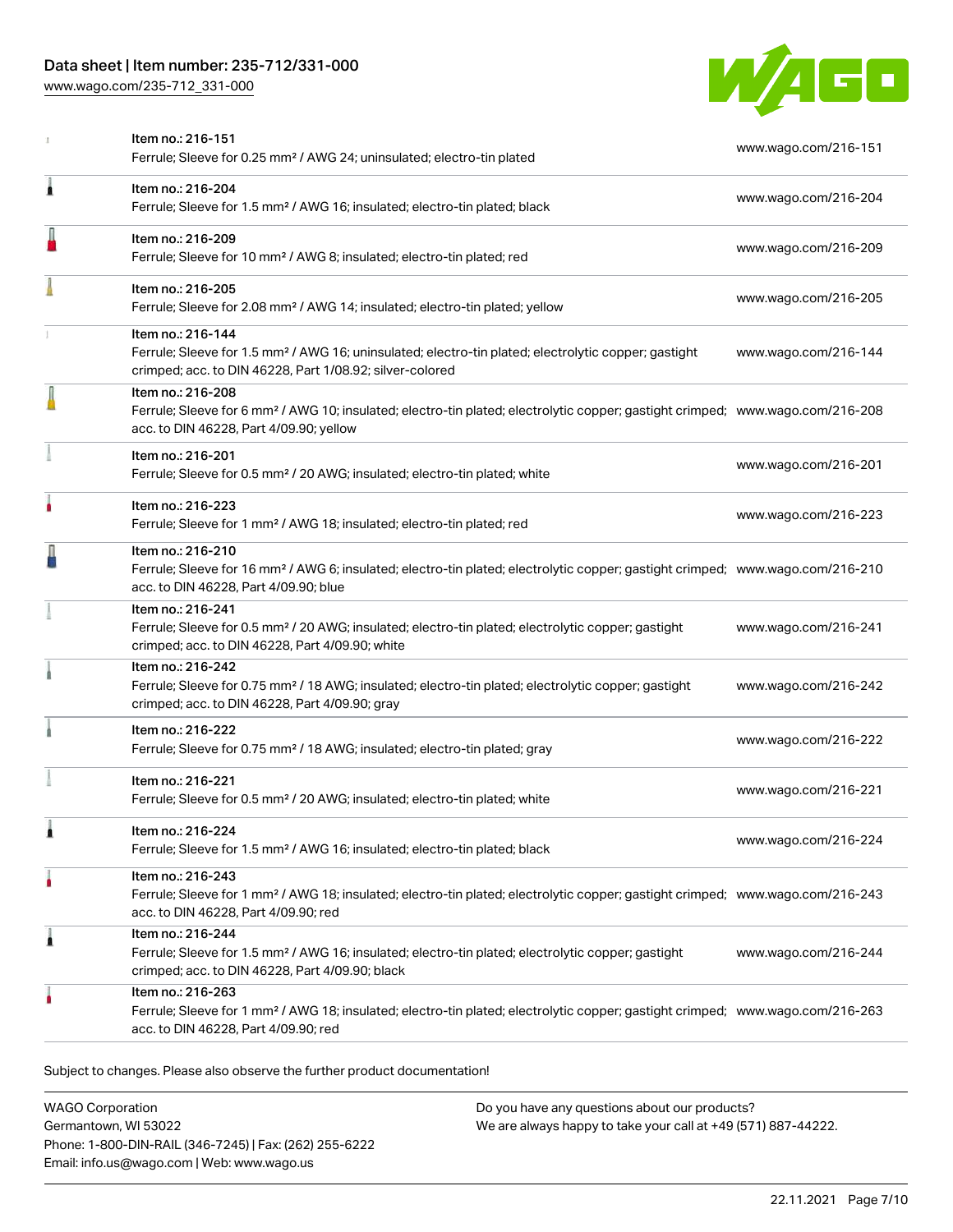# Data sheet | Item number: 235-712/331-000

[www.wago.com/235-712\\_331-000](http://www.wago.com/235-712_331-000)



|                                          | Item no.: 216-246<br>Ferrule; Sleeve for 2.5 mm <sup>2</sup> / AWG 14; insulated; electro-tin plated; electrolytic copper; gastight<br>crimped; acc. to DIN 46228, Part 4/09.90; blue                      |            | www.wago.com/216-246 |          |
|------------------------------------------|------------------------------------------------------------------------------------------------------------------------------------------------------------------------------------------------------------|------------|----------------------|----------|
| ñ                                        | Item no.: 216-266<br>Ferrule; Sleeve for 2.5 mm <sup>2</sup> / AWG 14; insulated; electro-tin plated; electrolytic copper; gastight<br>crimped; acc. to DIN 46228, Part 4/09.90; blue                      |            | www.wago.com/216-266 |          |
| 1                                        | Item no.: 216-264<br>Ferrule; Sleeve for 1.5 mm <sup>2</sup> / AWG 16; insulated; electro-tin plated; electrolytic copper; gastight<br>crimped; acc. to DIN 46228, Part 4/09.90; black                     |            | www.wago.com/216-264 |          |
| 1                                        | Item no.: 216-284<br>Ferrule; Sleeve for 1.5 mm <sup>2</sup> / AWG 16; insulated; electro-tin plated; electrolytic copper; gastight<br>crimped; acc. to DIN 46228, Part 4/09.90; black                     |            | www.wago.com/216-284 |          |
| n                                        | Item no.: 216-286<br>Ferrule; Sleeve for 2.5 mm <sup>2</sup> / AWG 14; insulated; electro-tin plated; electrolytic copper; gastight<br>crimped; acc. to DIN 46228, Part 4/09.90; blue                      |            | www.wago.com/216-286 |          |
|                                          | Item no.: 216-287<br>Ferrule; Sleeve for 4 mm <sup>2</sup> / AWG 12; insulated; electro-tin plated; electrolytic copper; gastight crimped; www.wago.com/216-287<br>acc. to DIN 46228, Part 4/09.90; gray   |            |                      |          |
|                                          | Item no.: 216-262<br>Ferrule; Sleeve for 0.75 mm <sup>2</sup> / 18 AWG; insulated; electro-tin plated; electrolytic copper; gastight<br>crimped; acc. to DIN 46228, Part 4/09.90; gray                     |            | www.wago.com/216-262 |          |
|                                          | Item no.: 216-288<br>Ferrule; Sleeve for 6 mm <sup>2</sup> / AWG 10; insulated; electro-tin plated; electrolytic copper; gastight crimped; www.wago.com/216-288<br>acc. to DIN 46228, Part 4/09.90; yellow |            |                      |          |
|                                          | Item no.: 216-289<br>Ferrule; Sleeve for 10 mm <sup>2</sup> / AWG 8; insulated; electro-tin plated; electrolytic copper; gastight crimped; www.wago.com/216-289<br>acc. to DIN 46228, Part 4/09.90; red    |            |                      |          |
|                                          | Item no.: 216-301<br>Ferrule; Sleeve for 0.25 mm <sup>2</sup> / AWG 24; insulated; electro-tin plated; yellow                                                                                              |            | www.wago.com/216-301 |          |
|                                          | Item no.: 216-321<br>Ferrule; Sleeve for 0.25 mm <sup>2</sup> / AWG 24; insulated; electro-tin plated; yellow                                                                                              |            | www.wago.com/216-321 |          |
|                                          | Item no.: 216-322<br>Ferrule; Sleeve for 0.34 mm <sup>2</sup> / 22 AWG; insulated; electro-tin plated; green                                                                                               |            | www.wago.com/216-322 |          |
|                                          | Item no.: 216-267<br>Ferrule; Sleeve for 4 mm <sup>2</sup> / AWG 12; insulated; electro-tin plated; electrolytic copper; gastight crimped; www.wago.com/216-267<br>acc. to DIN 46228, Part 4/09.90; gray   |            |                      |          |
|                                          | Item no.: 216-302<br>Ferrule; Sleeve for 0.34 mm <sup>2</sup> / 22 AWG; insulated; electro-tin plated; light turquoise                                                                                     |            | www.wago.com/216-302 |          |
| <b>Downloads</b><br><b>Documentation</b> |                                                                                                                                                                                                            |            |                      |          |
| <b>Additional Information</b>            |                                                                                                                                                                                                            |            |                      |          |
| Technical explanations                   |                                                                                                                                                                                                            | 2019 Apr 3 | pdf                  | Download |
|                                          | Subject to changes. Please also observe the further product documentation!                                                                                                                                 |            |                      |          |

| <b>WAGO Corporation</b>                                | Do you have any questions about our products?                 |
|--------------------------------------------------------|---------------------------------------------------------------|
| Germantown, WI 53022                                   | We are always happy to take your call at +49 (571) 887-44222. |
| Phone: 1-800-DIN-RAIL (346-7245)   Fax: (262) 255-6222 |                                                               |
| Email: info.us@wago.com   Web: www.wago.us             |                                                               |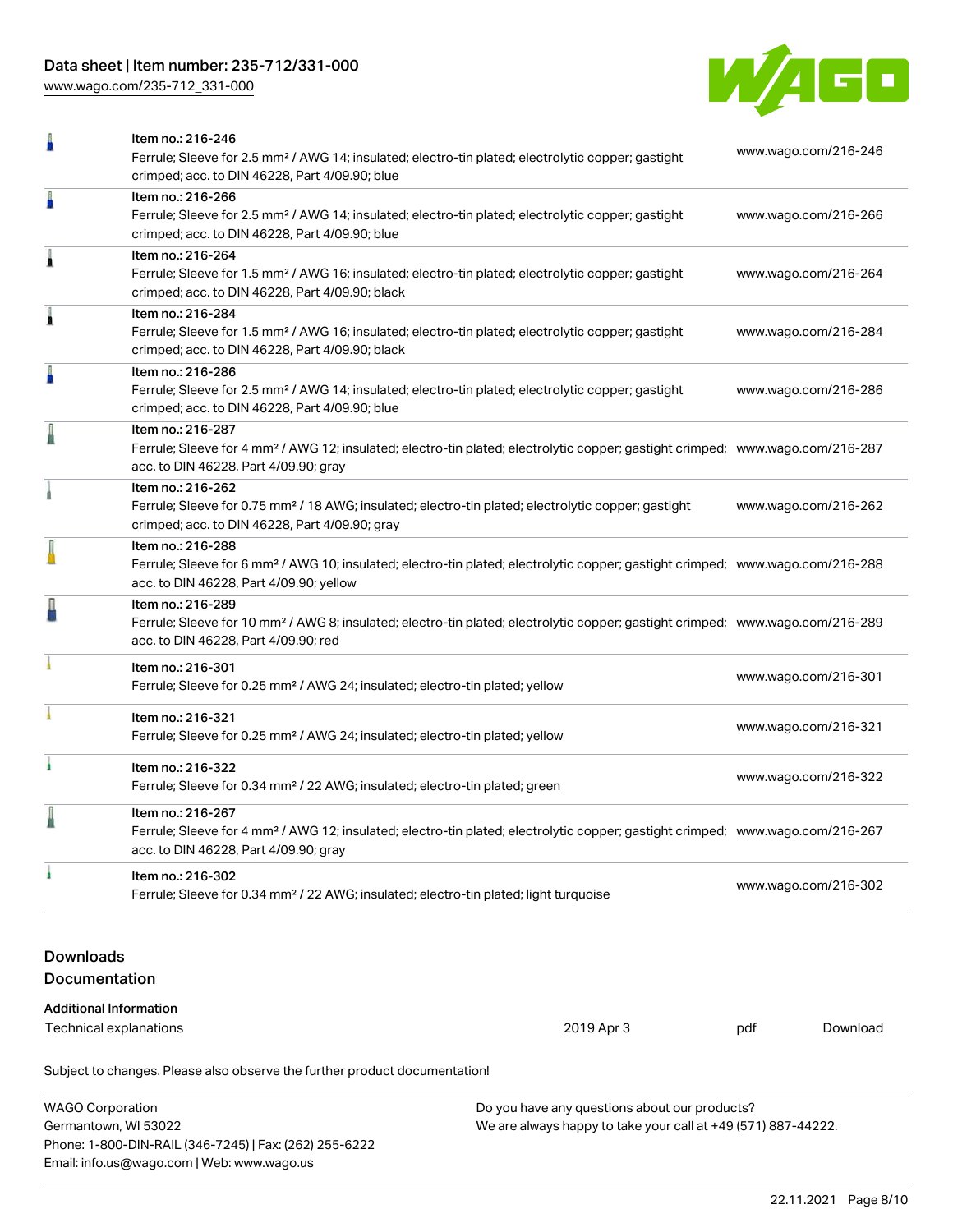

|                                                                                                                                                                        | 2.0 MB          |          |
|------------------------------------------------------------------------------------------------------------------------------------------------------------------------|-----------------|----------|
|                                                                                                                                                                        | pdf<br>125.0 kB | Download |
|                                                                                                                                                                        |                 |          |
| <b>CAD files</b>                                                                                                                                                       |                 |          |
| CAD data                                                                                                                                                               |                 |          |
| 2D/3D Models 235-712/331-000                                                                                                                                           | <b>URL</b>      | Download |
| <b>CAE</b> data                                                                                                                                                        |                 |          |
| EPLAN Data Portal 235-712/331-000                                                                                                                                      | URL             | Download |
| ZUKEN Portal 235-712/331-000                                                                                                                                           | <b>URL</b>      | Download |
| EPLAN Data Portal 235-712/331-000                                                                                                                                      | <b>URL</b>      | Download |
| <b>PCB Design</b>                                                                                                                                                      |                 |          |
| Symbol and Footprint 235-712/331-000                                                                                                                                   | <b>URL</b>      | Download |
| CAx data for your PCB design, consisting of "schematic symbols and PCB footprints",<br>allow easy integration of the WAGO component into your development environment. |                 |          |
| Supported formats:                                                                                                                                                     |                 |          |
| ш<br>Accel EDA 14 & 15                                                                                                                                                 |                 |          |
| L<br>Altium 6 to current version                                                                                                                                       |                 |          |
| ш<br>Cadence Allegro                                                                                                                                                   |                 |          |
| ш<br>DesignSpark                                                                                                                                                       |                 |          |
| Eagle Libraries                                                                                                                                                        |                 |          |
| KiCad                                                                                                                                                                  |                 |          |
| Mentor Graphics BoardStation                                                                                                                                           |                 |          |
| ш<br>Mentor Graphics Design Architect                                                                                                                                  |                 |          |
| ш<br>Mentor Graphics Design Expedition 99 and 2000                                                                                                                     |                 |          |
| ш<br>OrCAD 9.X PCB and Capture                                                                                                                                         |                 |          |
| ш<br>PADS PowerPCB 3, 3.5, 4.X, and 5.X                                                                                                                                |                 |          |
| ш<br>PADS PowerPCB and PowerLogic 3.0                                                                                                                                  |                 |          |
| Ш<br>PCAD 2000, 2001, 2002, 2004, and 2006                                                                                                                             |                 |          |
| ш<br>Pulsonix 8.5 or newer                                                                                                                                             |                 |          |
| ш<br><b>STL</b>                                                                                                                                                        |                 |          |

Subject to changes. Please also observe the further product documentation!

WAGO Corporation Germantown, WI 53022 Phone: 1-800-DIN-RAIL (346-7245) | Fax: (262) 255-6222 Email: info.us@wago.com | Web: www.wago.us